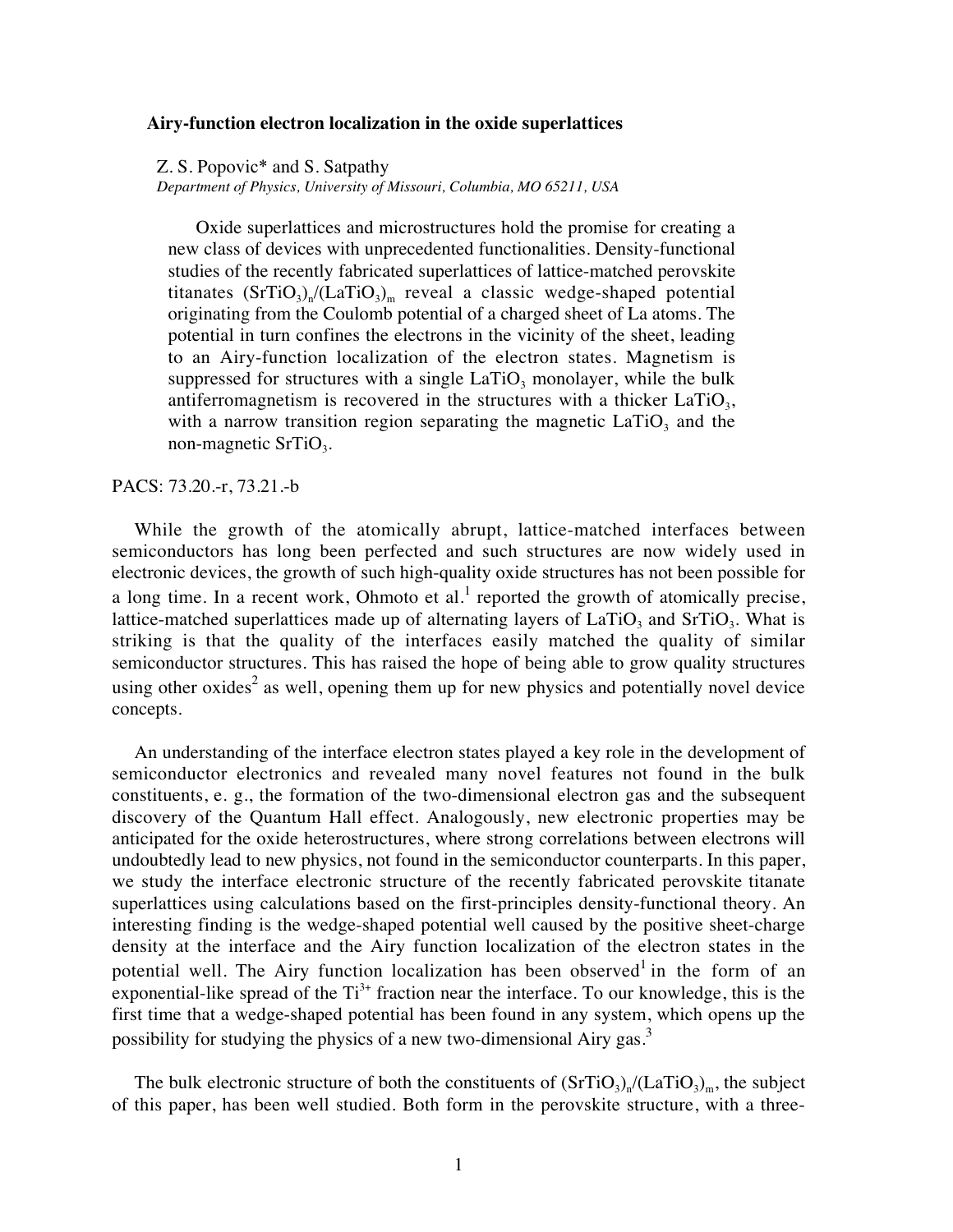dimensional network of corner-sharing  $TiO_6$  octahedra.<sup>4,5</sup> While SrTiO<sub>3</sub> is a band insulator with an empty Ti  $(d^0)$  bands, LaTiO<sub>3</sub>, in contrast, is a Mott insulator with Ti  $(d^1)$  occupancy. In a simple picture, the latter can be thought of within the context of the half-filled Hubbard model, leading to an antiferromagnetic insulator as observed. However, the insulating state is very quickly destroyed with the introduction of a small concentration of holes via the addition of extra oxygen<sup>6</sup> or via Sr substitution (with as little as  $x \approx 0.05$  for  $La_{1-x}Sr_xTiO_3$ ).<sup>7</sup> The quick destruction of the insulating state by the hole doping is reminiscent of the Nagaoka state where a single hole destroys both the antiferromagnetism and the insulating behavior in the half-filled Hubbard model.<sup>8</sup>

The behavior of the electrons in the superlattices such as  $(SrTiO<sub>3</sub>)<sub>n</sub>/(LaTiO<sub>3</sub>)<sub>m</sub>$  is expected to be fundamentally different from that in the random alloy with the same composition. As opposed to some effective average potential seen by the conduction electrons (the strippedoff La  $(d<sup>1</sup>)$  electrons) in the alloy, the potential in the heterostructure is due to a coherent superposition of the Coulomb potentials of the La ions organized on lattice planes. The La (d) electrons become detached from the sheet but become confined in the wedge-shaped Coulomb potential of the sheet charge. Strong screening due to the embedding  $SrTiO<sub>3</sub>$ material weakens the Coulomb potential, spreading thereby the bound electron into several layers of  $SrTiO<sub>3</sub>$  on either side of the interface. A Hartree-Fock model study by Okamoto and Millis<sup>9</sup> has shown that this delocalization of the electron state leads to a metallic behavior.

To study the electronic structure of the  $(SrTiO<sub>3</sub>)<sub>n</sub>/(LaTiO<sub>3</sub>)<sub>m</sub>$  superlattices, we have performed density-functional calculations within the local-spin-density approximation (LSDA) as well as the "LSDA+U" method.<sup>10</sup> Since the LSDA+U method is necessary to describe the correlation physics for bulk  $LaTiO<sub>3</sub>$ , albeit in an approximate way,<sup>11,12</sup> the majority of calculations reported here are performed with this method. The linear muffin-tin orbitals (LMTO) method $13$  is used throughout to solve the Kohn-Sham equations. For superlattices with a thick  $LaTiO<sub>3</sub>$  part, we have used the full octahedral distortions of bulk LaTiO<sub>3</sub>, while for superlattices with a single LaTiO<sub>3</sub> layer, we have used undistorted octahedral structure of the embedding  $SrTiO<sub>3</sub>$ .

Consider the  $(SrTiO<sub>3</sub>)<sub>n</sub>/(LaTiO<sub>3</sub>)<sub>1</sub>$  superlattice grown along the (100) direction as in the experiment. Here a single LaTiO<sub>3</sub> layer is embedded in a thick  $SrTiO<sub>3</sub>$  part and with the La  $(d<sup>1</sup>)$  electrons stripped from it, the layer behaves like a two-dimensional sheet of positive charge. The Coulomb potential of the sheet charge is determined using elementary electrostatics, where according to the Gauss' law, the electric field is given by  $E = \sigma/2\varepsilon_0$ , where  $\sigma = 1$  lel/S is the sheet charge density and S is the interface surface area per La atom. The field is reduced due to screening and leads to a wedge-shaped potential with the minimum located at the plane of the sheet charge. This potential in turn binds the La  $(d<sup>1</sup>)$ electron in its Coulomb field.

The variation of the potential seen by the electron in the solid may be calculated from the variation of some reference energy in the density-functional calculation. A convenient reference energy that we have successfully used for the semiconductor interfaces is the cell-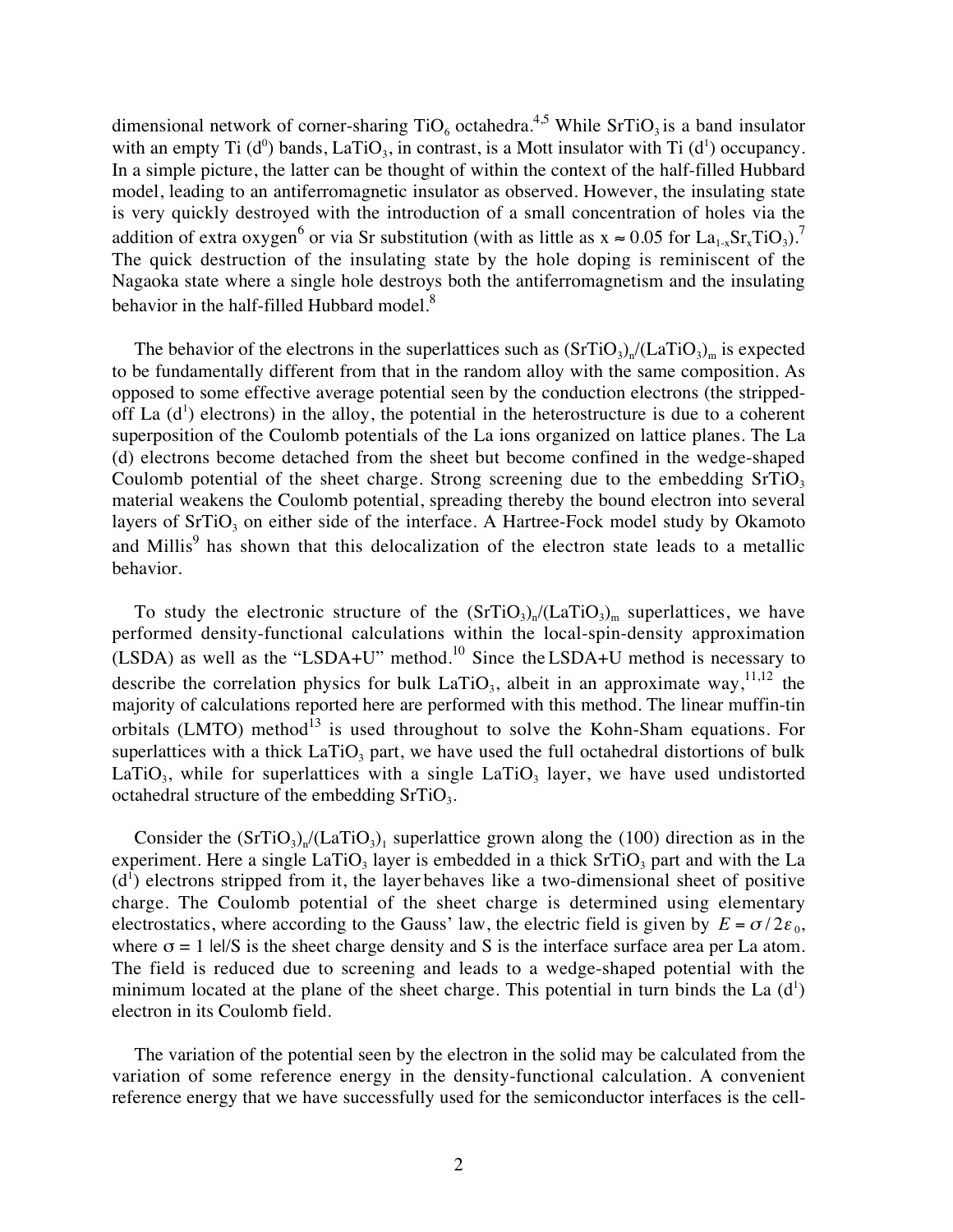averaged point-charge Coulomb potential *V*. 14 It may be calculated by first averaging the potential parallel to the plane near the interface (planar-averaged potential) and then by averaging over a period normal to the plane. We can, alternatively, calculate V by first averaging over the volume of the Wigner-Seitz atomic spheres:

$$
V_i = \frac{3q_i}{2s_i} + \sum_{j}^{'} \frac{q_j}{|r_i - r_j|},
$$
\n(1)

and then by averaging over all spheres with a weight factor proportional to their volumes: <sup>15</sup>  $V = \sum_i \Omega_i V_i / \sum_i \Omega_i$ , where  $\Omega_i = 4\pi s_i^3 / 3$  is the sphere volume,  $s_i$  is the sphere radius,  $r_i$  is the sphere position, and  $q_i$  is the total charge, nuclear plus electronic, and  $i$  is the sphere index. In Eq. (1), the first term is the sphere average of the potential of the point charge located at the center of the muffin-tin sphere and the second term is the Madelung potential due to all other spheres in the solid.



**Figure 1** (color online) The  $(SrTiO<sub>3</sub>)<sub>n</sub>/(LaTiO<sub>3</sub>)<sub>1</sub>$  superlattice structure (a) with a monolayer of  $LaTiO<sub>3</sub>$  embedded in bulk  $SrTiO<sub>3</sub>$ . The positively charged La sheet produces a wedge-shaped potential (b) following Gauss' law in elementary electrostatics. In the bottom part of (b), dots denote the cellaveraged electrostatic potential  $V(z)$  calculated from Eq. (1) with distance z from the interface in units of the  $SrTiO<sub>3</sub>$  monolayer thickness, while the solid line is a fit corresponding to a uniformly charged sheet. The potential confines the stripped-off La  $(d<sup>1</sup>)$  electrons in the interface region (c). The contours show the electron charge-density, integrated between the conduction bottom and the Fermi energy, indicating the electron leakage into about three Ti layers on either side of the interface. Contour values are:  $\rho_n = \rho_0 10^{n\delta}$ , where  $\rho_0 = 3.4 \times 10^{-3} e/\AA^3$ ,  $\delta = 0.31$ , and *n* labels the contours. The top part of (b) shows the electron density  $n(z)$ , which is integrated over a perovskite layer at the position z, with the solid line being a fit using the lowest-energy Airy state. All results were calculated with the local spindensity approximation in the density-functional theory.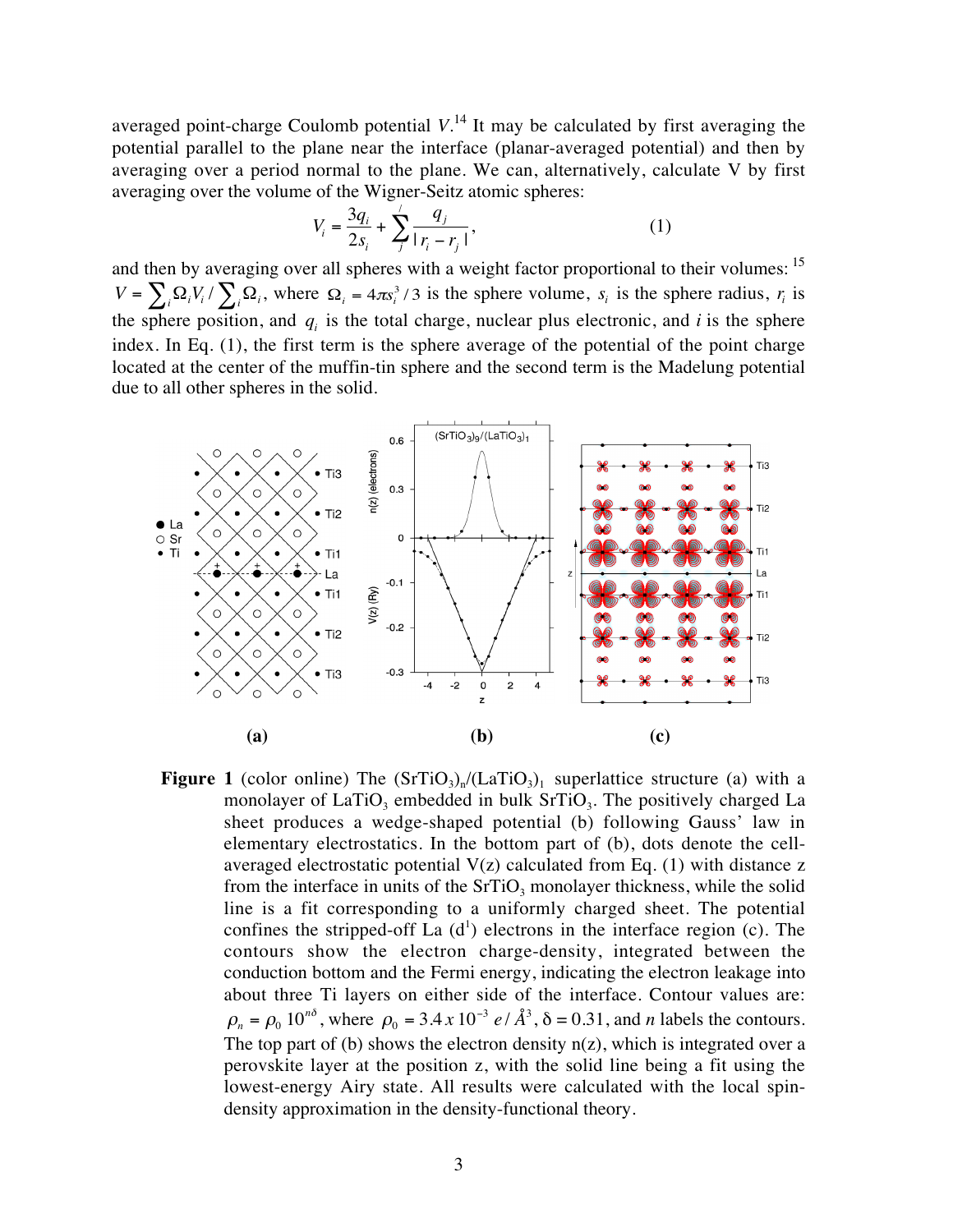The cell-averaged potential  $V(z)$  as a function of the distance z from the interface is shown in Fig. 1. The potential has a remarkable, text-book like wedge shape,  $V = -eE |z|$ , as expected for the constant electric field near a sheet of charge, leading to a novel wedgeshaped quantum well. If we compare the computed electric field with that in the vacuum electric field,  $E = \sigma/2\varepsilon_0$ , we infer a large dielectric constant of  $\varepsilon \approx 23$ . It is well known that SrTiO<sub>3</sub> is close to being ferroelectric with an unusually large long-wavelength dielectric response of  $\varepsilon \approx 30 \times 10^3$  at low temperatures.<sup>16,17</sup> However, the screening of the sheet charge involves the short-range dielectric response, with a smaller expected  $\epsilon$ , consistent with the calculated electric field. The truly wedge-shaped potential occurs for a theoretical sheet charge of zero thickness. The finite thickness, of one atomic layer in the present case, causes the bottom of the potential to flatten out at the center of the sheet, a feature that is present in our calculated potential. Indeed, the inversion symmetry dictates that the electric field is strictly zero at the center of the sheet.

The stripped-off  $La(d<sup>1</sup>)$  electrons which produce the positive La sheet charge in the first place, become bound in turn in the wedge-shaped potential well. The eigenstates of the electrons are obtained from the Schrödinger equation,

$$
\frac{-\hbar^2}{2m}\frac{d^2\Psi}{dz^2} + V(z)\Psi = E\Psi,\tag{2}
$$

where  $V(z) = F |z|$  is the potential of the sheet charge and  $F = -eE$  is a positive constant. Defining the scaled length  $l = (\hbar^2 / 2mF)^{1/3}$ , energy  $\lambda = (2m/\hbar^2 F^2)^{1/3} E$ , and coordinate  $\xi = z/l - \lambda$ , the Schrödinger equation takes the form  $d^2\Psi/d\xi^2 - \xi\Psi = 0$ , whose solutions are the well known Airy functions  $Ai(\xi)$ . The complete solutions are obtained by joining the Airy functions at the interface  $(z = 0)$  and then by matching the function or its derivative: Ai(- $\lambda$ )=0 or  $dAi(\xi)/d\xi|_{\xi=\lambda} = 0$ , for the odd and even parity states, respectively. The lowest three eigenstates are shown in Fig. 2.



**Figure 2** Lowest eigenstates of the electron in the wedge-shaped potential well of a uniform sheet-charge density, with length and energies in scaled units (see text).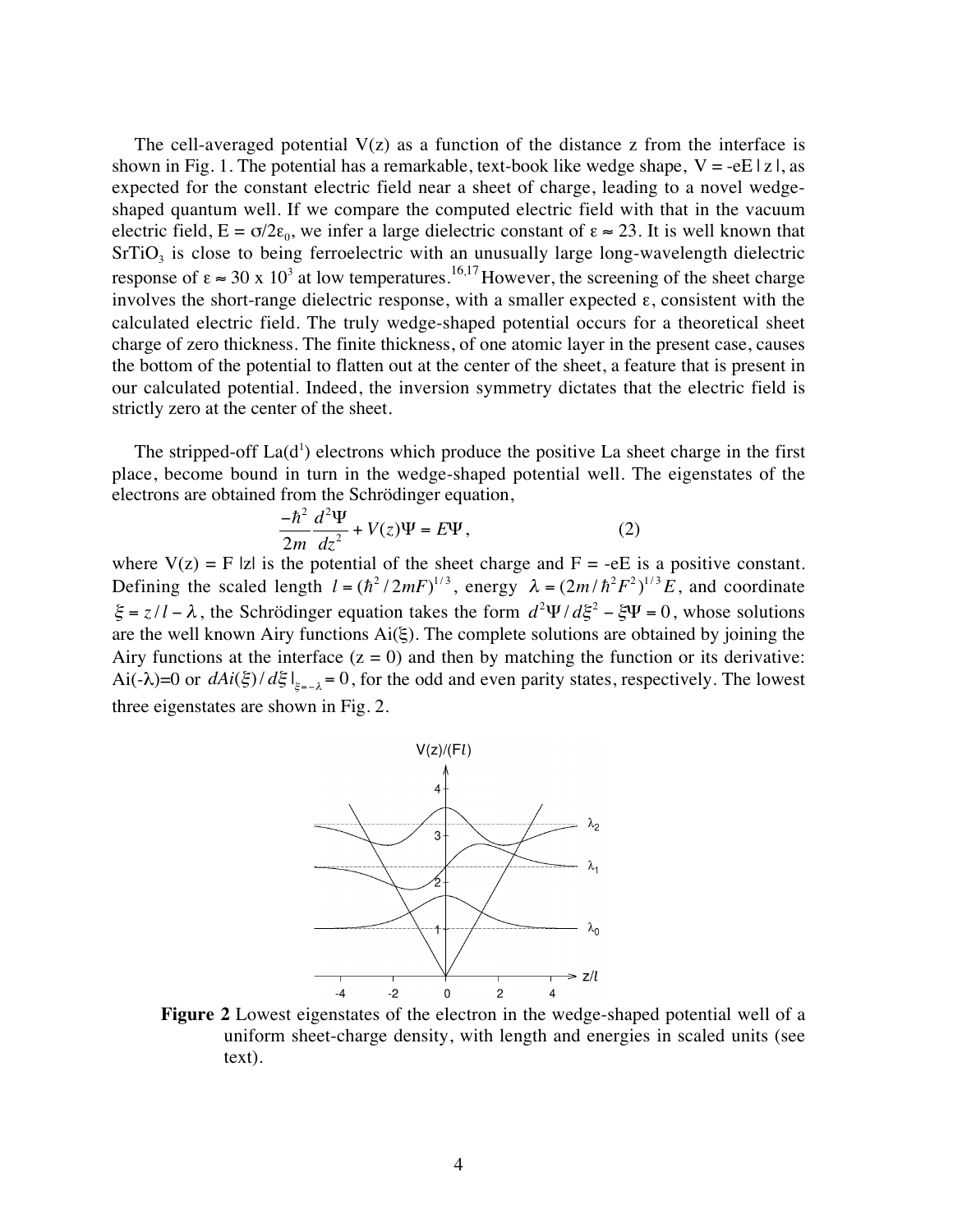The lowest of the Airy states is occupied in the solid, resulting in a rapid decay of the charge of the electron away from the LaTiO<sub>3</sub> layer, as may be seen from the densities-ofstates (Fig. 3). The electronic charge is predominantly Ti (d) like, located mostly on the Ti1 atoms and decaying rapidly as one moves away from the sheet (see also Figs. 1(b) and 1(c)). The calculated core level energies systematically track the wedge-shaped potential as well.



**Figure 3** Energy- and atom-resolved densities-of-states, indicating the rapid decay of the Ti conduction charge (mostly Ti (d)) as one moves away from the La sheet. In fact, very little conduction charge (conduction DOS integrated up to  $E_f$ ) is visible from the figure for Ti atoms beyond the first layer.

The number of electrons occupying different layers may be obtained by integrating the density-of-states (DOS) from the conduction bottom to the Fermi energy for each perovskite layer as a function of its distance from the La sheet. The layer charges, so calculated, are shown by circles in the top part of Fig. 1, and they fit quite well to the shape of the lowestenergy Airy function (solid line). The length scale of the Airy function obtained from this fit is *l*=3.0 Å in excellent agreement with the expected value  $l = (\hbar^2 / 2mF)^{1/3} = 2.4$  Å. Since the ground-state Airy function spreads to about ~3 *l* on either side of the potential well, the electron wave function spreads to two to three layers of SrTiO<sub>3</sub> (layer thickness  $\approx 3.91$  Å). This is clearly seen from the charge-density contour plot (Fig. 1). The spread is in excellent agreement with the same obtained from the experimental EELS (electron energy loss spectroscopy) profile of  $Ti<sup>3+</sup>$  after deconvoluting it using the EELS profile for La. The latter serves as an effective resolution function, $18$  as suggested by a comparison between the EELS data and the annular-dark-field image for  $La.$ <sup>1</sup>

The Fermi surface is shown in Fig. 4, which consists of five interpenetrating bands, the wave function characters of which are indicated in the lower right corner of the figure for the Γ point in the Brillouin zone. The orbital components of these levels are easily understood using insights from band calculations for the bulk materials.<sup>12,19,20</sup> The octahedral crystal field splits  $t_{2g}$  below  $e_g$  for Ti, while for La,  $e_g$  is below  $t_{2g}$ . Furthermore, since the d orbitals of La have somewhat higher energy than Ti, it is clear that the Ti1( $t_{2g}$ )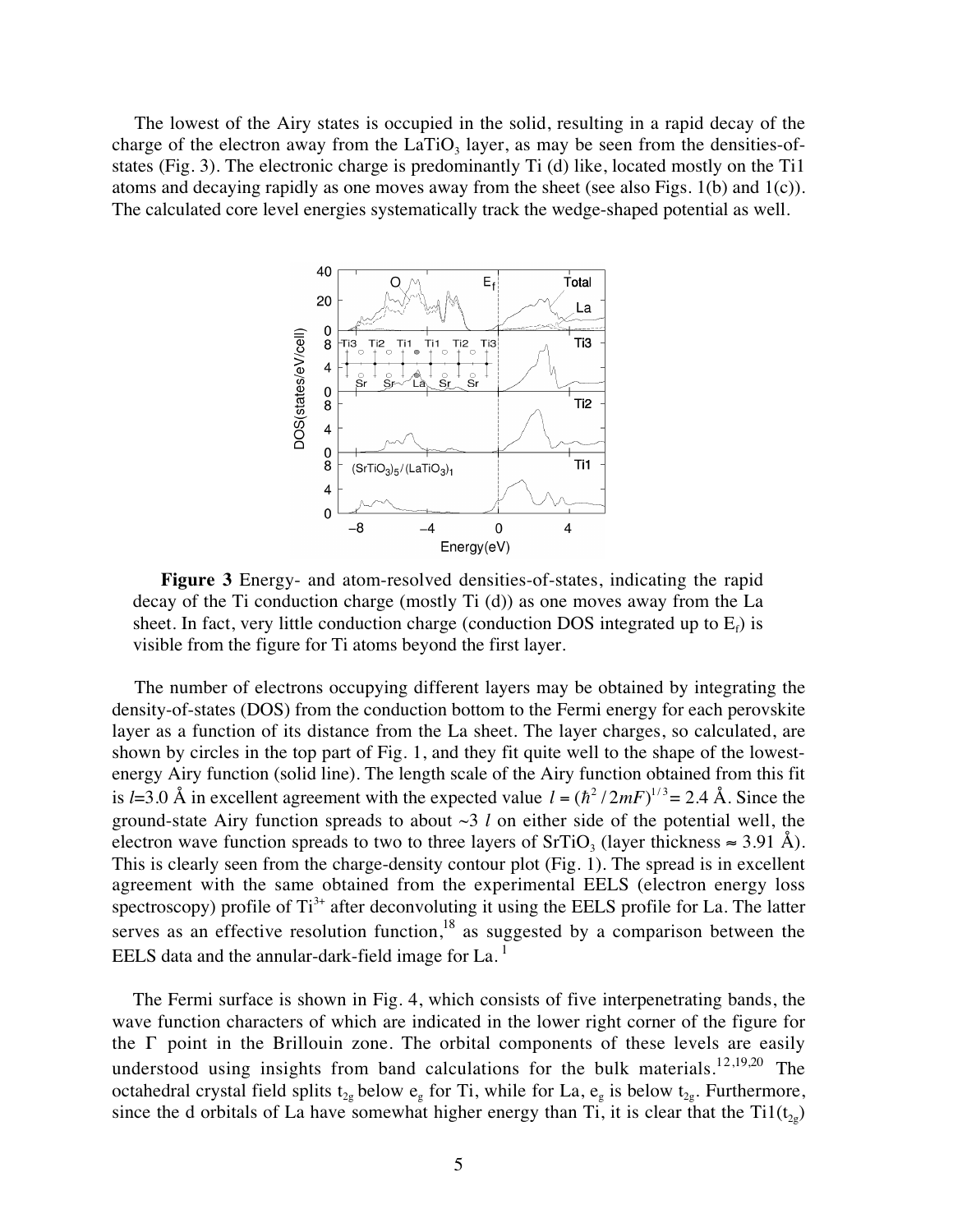electrons should have the lowest energy on account of their placement near the bottom of the wedge-shaped potential well. Of these, the two  $d_{xy}$  states, corresponding to the two Ti1 layers on either side of the La sheet, have the lowest energy. Next come the doublydegenerate Ti1  $d_{yz}$  and  $d_{zx}$  orbitals, four in total, which are split into bonding and antibonding states, the latter occurring above the Fermi energy  $E_f$ . The next one up, the highest of the five states below  $E_f$ , is the La( $z^2$ -1) state, again, helped by its location at the bottom of the potential well. Above that is the  $La(x^2-y^2)$  state and so on.



**Figure 4** The Fermi surface of  $(SrTiO<sub>3</sub>)<sub>5</sub>/(LaTiO<sub>3</sub>)<sub>1</sub>$  shown in the surface Brillouin zone of the superlattice and its wave function character indicated in the lower right part of the figure.

The magnetic behavior of the superlattices show some interesting features as well. For the single LaTiO<sub>3</sub> layer structures (m=1), we find the paramagnetic state to be stable (both in the LSDA and the LSDA+U calculations), rather than the AF state of the bulk  $LaTiO<sub>3</sub>$ . The paramagnetism of these superlattices is understandable in light of the fact that bulk  $LaTiO<sub>3</sub>$ becomes paramagnetic with a small amount of hole doping<sup>6,7</sup> and the leakage of the electron into the  $SrTiO<sub>3</sub>$  part dilutes the electron density and is tantamount to hole doping in the LaTiO<sub>3</sub> part. Along the same lines, we may reason that for a sufficiently thick LaTiO<sub>3</sub> layer, the inner part would be antiferromagnetic (bulk-like behaviour), while the outer Ti layers would have either reduced moments or may even become paramagnetic.

To test these ideas, we have performed an LSDA+U calculation for the  $(SrTiO<sub>3</sub>)<sub>5</sub>$ /(LaTiO<sub>3</sub>)<sub>6</sub> superlattice structure, which has a six-monolayer thick LaTiO<sub>3</sub> part, taking the Coulomb and exchange parameters to be  $U = 5$  eV and  $J = 0.64$  eV, respectively, following earlier authors.<sup>12</sup> The results show the LaTiO<sub>3</sub> part to be antiferromagnetic, with the Ti magnetic moments equal to the theoretical LDA bulk value ( $\sim 0.9 \mu_B$ ). In addition, the two adjacent Ti layers at the interface with the  $SrTiO<sub>3</sub>$  region acquire a sizeable magnetic moment (about half of the bulk value) due to their proximity to the magnetic region. The magnetic moments of the rest of the Ti layers in the  $SrTiO<sub>3</sub>$  region are zero.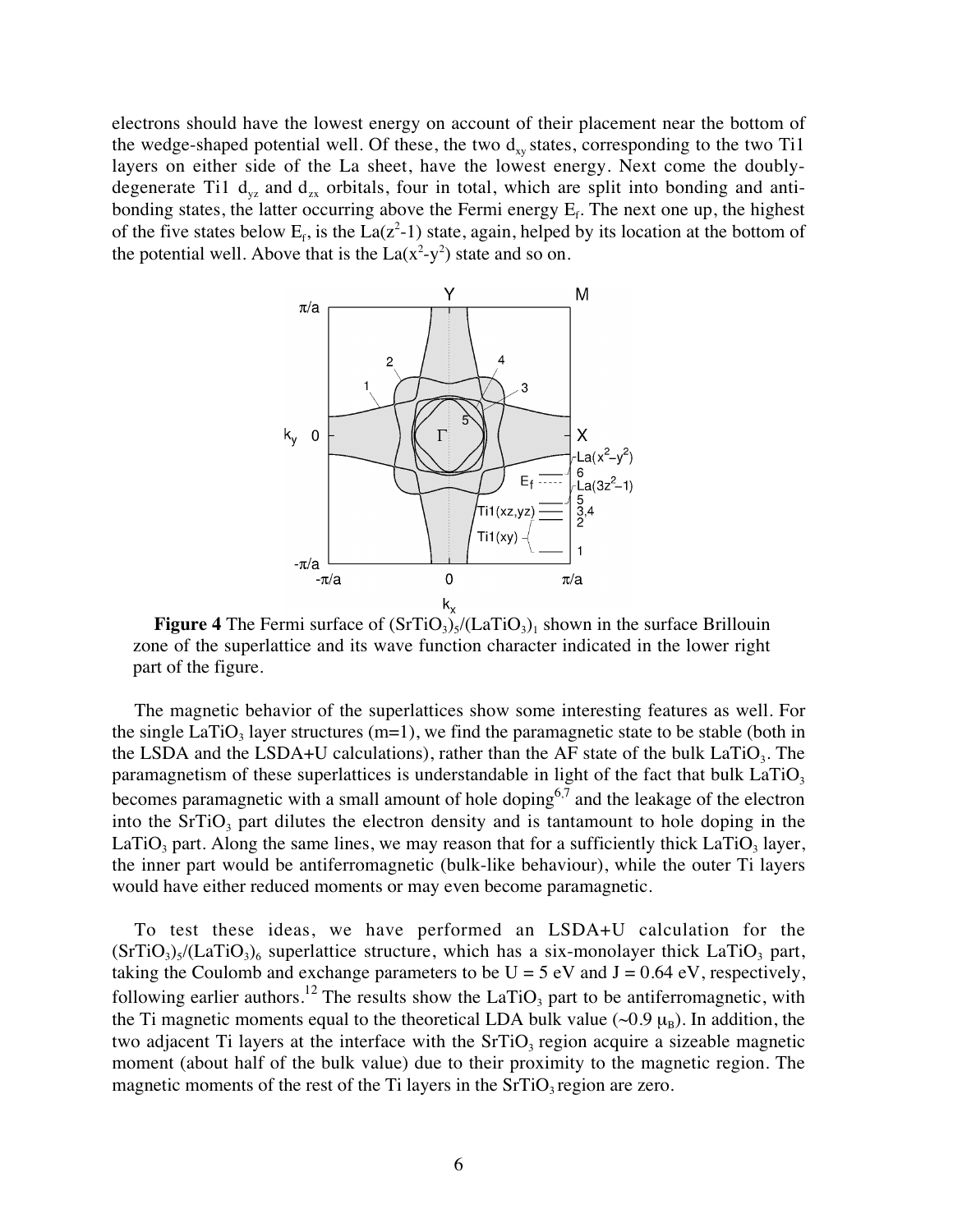In conclusion, we have shown the formation of a quantum well with a text-book-like wedge-shaped potential originating from a uniformly charged  $LaTiO<sub>3</sub>$  sheet in the  $(SrTiO<sub>3</sub>)<sub>n</sub>$ /(LaTiO<sub>3</sub>)<sub>1</sub> superlattices. The electronic structure is explained in terms of the Airy function localization of the electrons leaking out of the  $LaTiO<sub>3</sub>$  layer, but which become bound in the potential well. With a  $LaTiO<sub>3</sub>$  region of several layers thick, the inner layers show bulk-like antiferromagnetic behaviour, while the magnetism disappears in the embedding  $SrTiO<sub>3</sub>$  layers with a narrow transition region between them.

Acknowledgment. This work was supported by the U. S. Department of Energy under Grant No. DE-FG02-00ER45818.

## References

\* Permanent address: Institute for Nuclear Sciences-"Vinca", PO Box: 522, 11001 Belgrade, Serbia & Montenegro.

1 A. Ohmoto, D. A. Muller, J. L. Grazul, and H. Y. Hwang, Nature **419**, 378 (2002)

 $^2$  H. Yamada, Y. Ogawa, Y. Ishii, H. Sato, M. Kawasaki, H. Akoh, and Y. Tokura, Science **305**, 646 (2004)

- 3 W. Kohn and A. E. Mattsson, Phys. Rev. Lett. **81**, 3487 (1998)
- 4 T. Mitsui and S. Nouma, Editors. *Numerical Data and Functional Relations in Science and Technology – Crystal and Solid State Physics*, Landolt-Börnstein New Series, Group III, Vol. 16, Part (a), Springer, Berlin (1982)

5 M. Cwik, *et al.*, Phys. Rev. B **68**, 060401 (2003)

- 6 Y. Taguchi, *et al.*, Phys. Rev. B **59**, 7917 (1999)
- $^7$  Y. Tokura, Y. Taguchi, Y. Okada, Y. Fujishima, T. Arima, K. Kumagai, and Y. Iye, Phys. Rev. Lett. **70**, 2126 (1993)
- 8 Y. Nagaoka, Phys. Rev. **147**, 392 (1966)
- 9 S. Okamoto and A. J. Millis, Nature **630**, 630 (2004)
- $10$  For a review, see: V. I. Anisimov, F. Aryasetiawan, and A. I. Lichtenstein, J. Phys.: Condens. Matter **9**, 767 (1997)
- 11 I. Solovyev, N. Hamada, and K. Terakura, Phys. Rev. B **53**, 7158 (1996)
- <sup>12</sup> E. Pavarini, S. Biermann, A. Poteryaev, A. I. Lichtenstein, A. Georges, and O. K.
- Andersen, *Cond-mat*/0309102 (19 Jan 2004*)*
- 13 O. K. Andersen and O. Jepsen, Phys. Rev. Lett. **53**, 2571 (1984)
- 14 S. Satpathy, Z. S. Popovic, and W. C. Mitchel, J. Appl. Phys. **95**, 5597 (2004)
- 15 W. R. L. Lambrecht, B. Segall, and O. K. Andersen, Phys. Rev. B **41**, 2813 (1990)
- 16 T. Sakudo and H. Unoki, Phys. Rev. Lett. **26**, 851 (1971)
- 17 K. A. Müller and H. Burkard, Phys. Rev. B **19**, 3593 (1979)
- <sup>18</sup> H. Y. Hwang, private communication.
- 19 S. Kimura, J. Yamauchi, M. Tsukada, and S. Watanabe, Phys. Rev. B **51**, 11049 (1995)